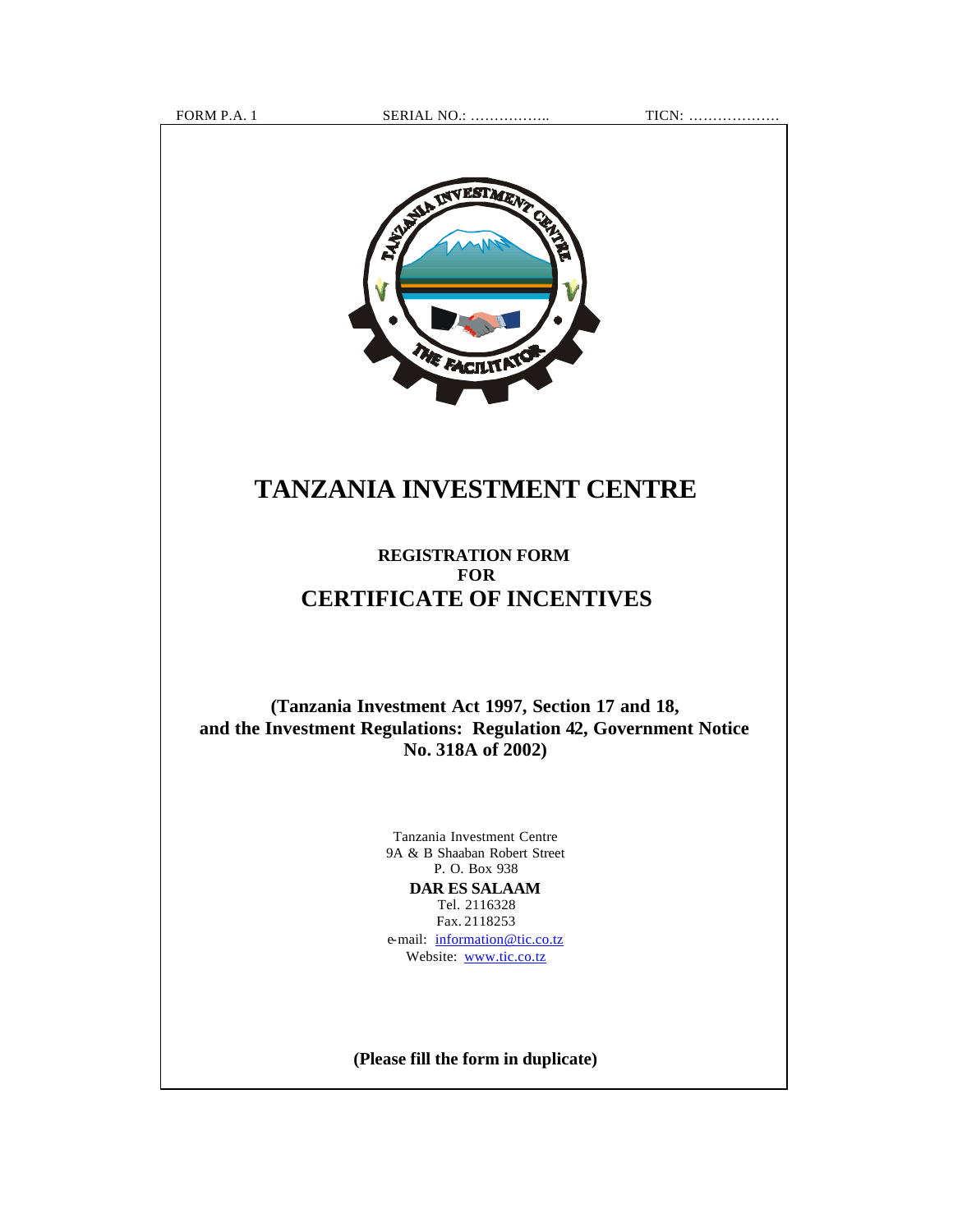## **THE UNITED REPUBLIC OF TANZANIA**

#### **THE TANZANIA INVESTMENT ACT (No. 26 of 1997)**

#### **APPLICATION FOR REGISTRATION (Made under Regulation 42)**

| To: | P.O. Box 938<br>Tanzania | The Executive Director<br>Tanzania Investment Centre<br><b>DAR ES SALAAM</b>                                                            |  |  |  |  |
|-----|--------------------------|-----------------------------------------------------------------------------------------------------------------------------------------|--|--|--|--|
| 1.  |                          |                                                                                                                                         |  |  |  |  |
|     |                          |                                                                                                                                         |  |  |  |  |
|     |                          |                                                                                                                                         |  |  |  |  |
|     |                          | under Section 17 of the Act and Part IV of the Investment Regulations, 2002.                                                            |  |  |  |  |
| 2.  |                          |                                                                                                                                         |  |  |  |  |
|     |                          |                                                                                                                                         |  |  |  |  |
|     |                          | Copies of the following documents are attached to this application:                                                                     |  |  |  |  |
|     | (i)                      | The Memorandum and Articles of As sociation/or partnership agreement                                                                    |  |  |  |  |
|     | (ii)                     | Certificate of Incorporation/Registration                                                                                               |  |  |  |  |
|     | (iii)                    | A copy of the Project Profile or Feasibility Study showing the<br>implementation period, programme of implementation and operative date |  |  |  |  |
|     | (iv)                     | Evidence of financing and evidence of land ownership for the project                                                                    |  |  |  |  |
| 3.  |                          |                                                                                                                                         |  |  |  |  |
| 4.  |                          |                                                                                                                                         |  |  |  |  |
|     |                          |                                                                                                                                         |  |  |  |  |
|     |                          |                                                                                                                                         |  |  |  |  |
| 5.  |                          |                                                                                                                                         |  |  |  |  |
|     |                          |                                                                                                                                         |  |  |  |  |
| 6.  |                          |                                                                                                                                         |  |  |  |  |
|     |                          |                                                                                                                                         |  |  |  |  |
|     |                          |                                                                                                                                         |  |  |  |  |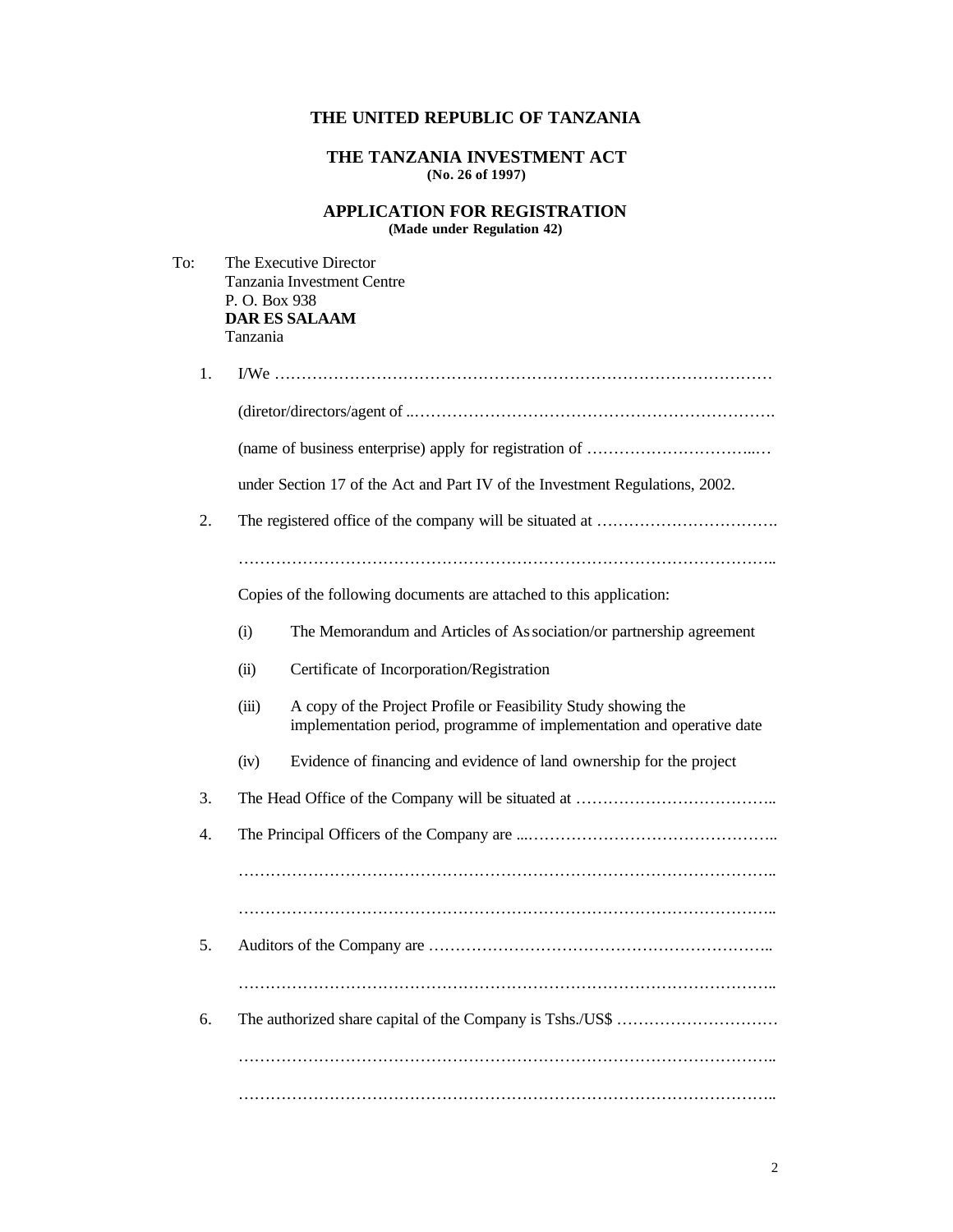| 7.                                                                                                                                                                                                                                                                                                         | The intended capital investment of the Company in terms of Section 2(2) of the Act                             |  |  |  |  |
|------------------------------------------------------------------------------------------------------------------------------------------------------------------------------------------------------------------------------------------------------------------------------------------------------------|----------------------------------------------------------------------------------------------------------------|--|--|--|--|
| 8.                                                                                                                                                                                                                                                                                                         |                                                                                                                |  |  |  |  |
| Note:                                                                                                                                                                                                                                                                                                      | failure to provide all the required information will result in the return of the<br>application by the Centre. |  |  |  |  |
| I/We enclose a cheque/cash made payable to the Tanzania Investment Centre for<br>event this application is unsuccessful we understand that this fee will not be refunded.                                                                                                                                  |                                                                                                                |  |  |  |  |
|                                                                                                                                                                                                                                                                                                            |                                                                                                                |  |  |  |  |
|                                                                                                                                                                                                                                                                                                            |                                                                                                                |  |  |  |  |
|                                                                                                                                                                                                                                                                                                            |                                                                                                                |  |  |  |  |
| AND that all the requirements of the Tanzania Investment Act, 1997 in respect of matters<br>precedent to the registration of the business enterprise under the Act and incidental<br>thereto have been complied with, AND I make this solemn declaration conscientiously<br>believing the same to be true. |                                                                                                                |  |  |  |  |

| Declared at Dar es Salaam |  |
|---------------------------|--|
|                           |  |
|                           |  |

Declared at Dar es Salaam } ……………………………. } **Applicant**

Before me:

**……………………………………. Commissioner for Oaths**

Attach only where applicable, otherwise indicate "N/A"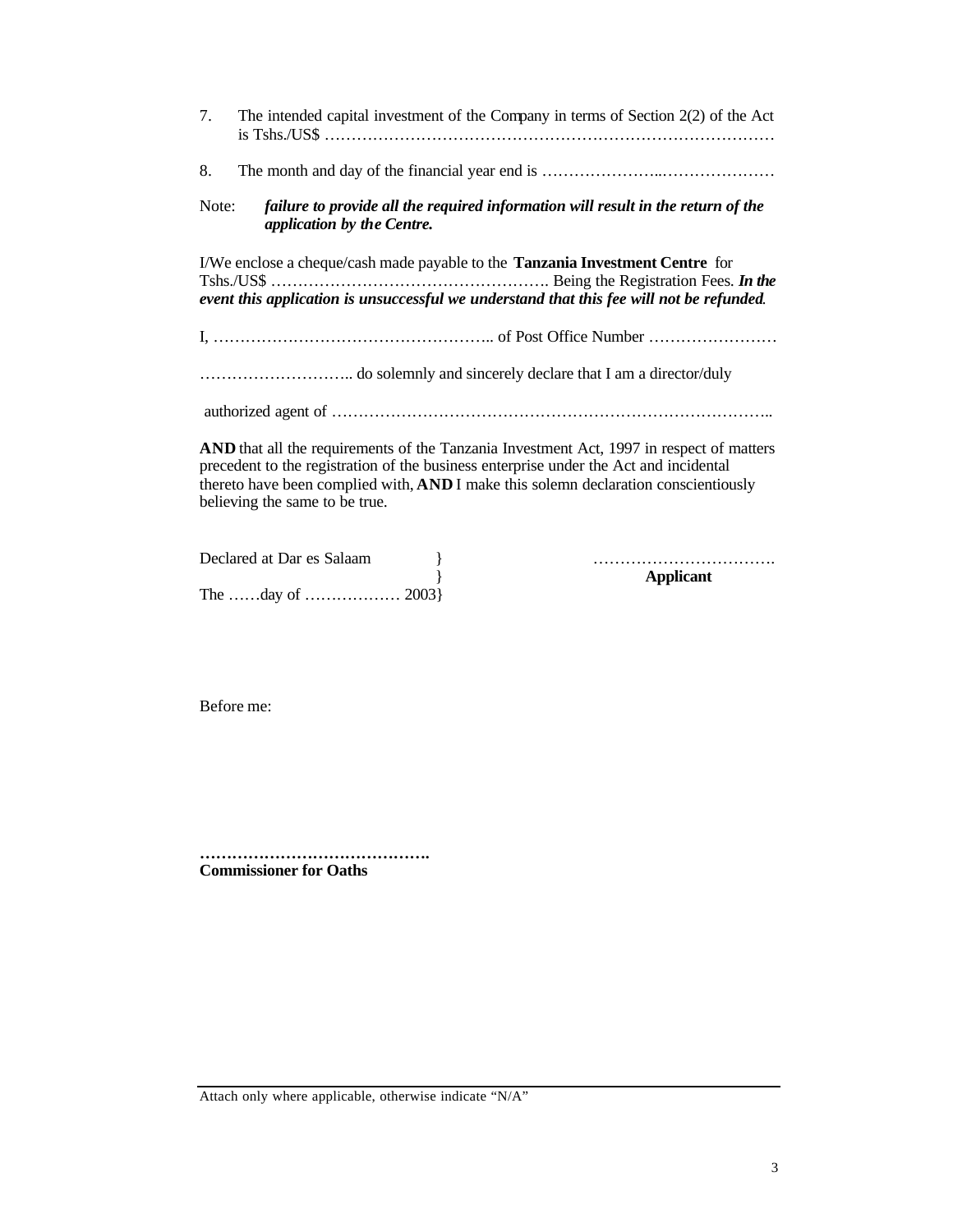| <b>APPLICATION SUMMARY</b> |  |
|----------------------------|--|
|----------------------------|--|

|                                                                       |                    | COI Number:  Status: |                         |  |
|-----------------------------------------------------------------------|--------------------|----------------------|-------------------------|--|
| Post Box:                                                             |                    |                      |                         |  |
| Town:                                                                 |                    |                      |                         |  |
| Sector:                                                               |                    |                      |                         |  |
| <b>Investment Financing Plan in Million US\$/Tshs.</b>                |                    |                      |                         |  |
| Foreign Equity Local Equity                                           |                    |                      | Foreign Loan Local Loan |  |
| .                                                                     |                    |                      |                         |  |
|                                                                       |                    |                      |                         |  |
| Employment: Foreign:  Local:  Total:<br><b>Implementation Period:</b> |                    |                      |                         |  |
| <b>Project Location</b>                                               |                    |                      |                         |  |
|                                                                       |                    |                      |                         |  |
| (Attach sketch map showing project location)                          |                    |                      |                         |  |
| <b>Shareholders</b>                                                   | <b>Nationality</b> |                      | $\frac{0}{0}$           |  |
|                                                                       |                    | .                    | <b>.</b> .              |  |
|                                                                       |                    |                      |                         |  |
|                                                                       |                    | .                    | .                       |  |